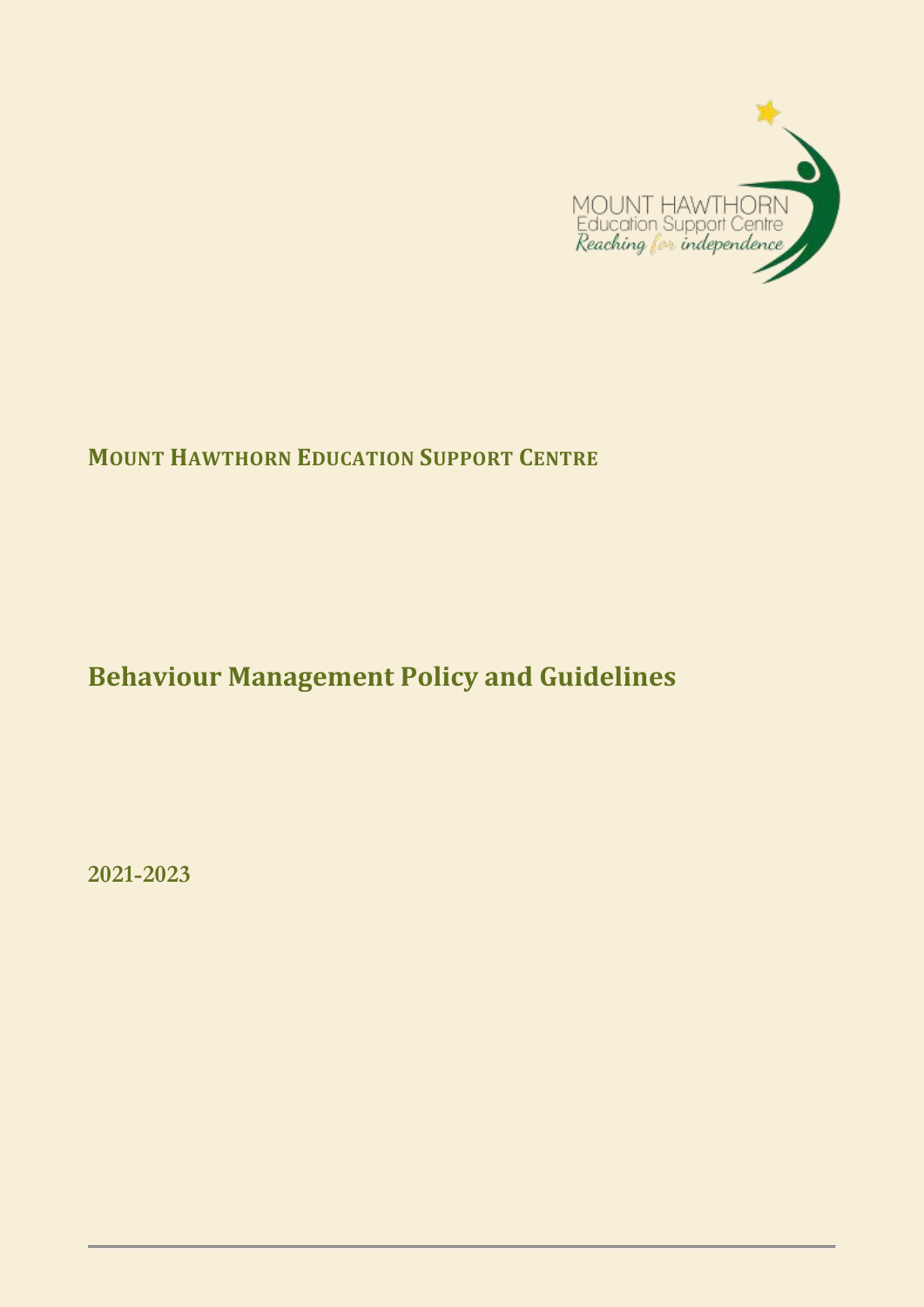# *Introduction*

At Mount Hawthorn Education Support Centre, we aim to develop appropriate and acceptable behaviour in all of our students. However, we are aware that, for our students, appropriate behaviour depends on firstly helping a student to remain emotionally regulated. We are then able to help them become aware of appropriate behaviours, usually with various levels of prompting which may eventually be withdrawn. Since regulating emotions and learning appropriate behaviours is often quite hard for our students, we rarely suspend a student since this behaviour management strategy has little effect and purpose.

Mount Hawthorn Education Support Centre aims to:

- recognise that emotional regulation is the primary cause of dysregulated behaviours and should be addressed first
- work within an applied behaviour analysis framework to help students learn appropriate behaviours
- create a positive environment within the Centre and the classroom so that the staff and students can work together in harmony
- create a caring school environment where the rights, responsibilities and needs of the individual are recognised and respected.
- establish procedures that protect the rights of individuals
- establish procedures for conflict resolution
- ensure that members of the school community are familiar with and follow the guidelines of the school's Behaviour Management Plan

# *Right and Responsibilities*

#### **RIGHTS**

#### *Students have the right to:*

- learn in a purposeful and supportive environment
- work and play in a safe, secure, friendly and clean environment
- respect, courtesy and honesty
- learn in an environment that is free from disruptions to their learning

### *Staff have the right to:*

- respect, courtesy and honesty
- teach in a safe, secure and clean environment
- teach in a purposeful and non-disruptive environment
- the co-operation and support from parents
- adequate professional learning to ensure that understanding of behavioural practices and procedures is kept up to date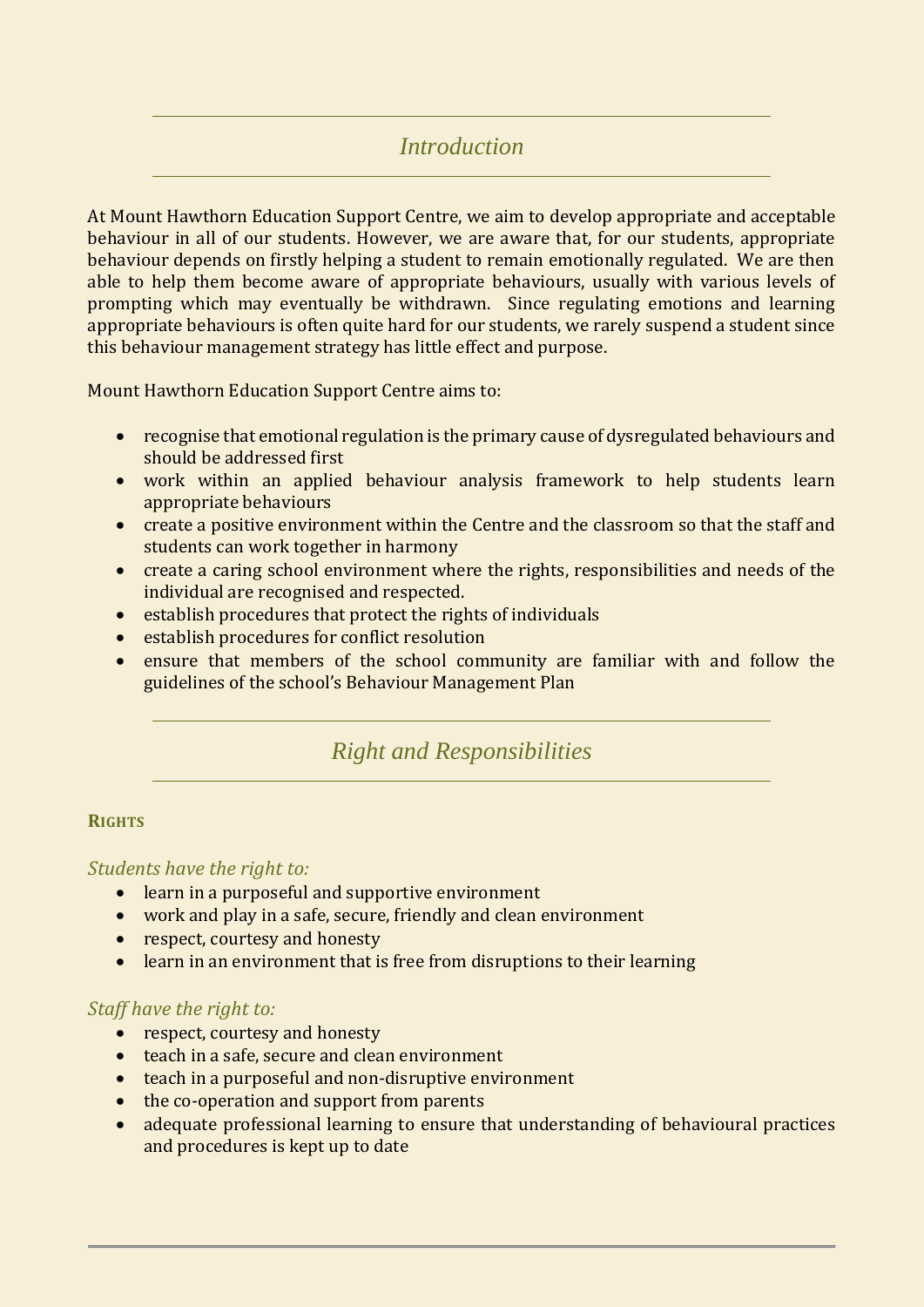# *Parents have the right to:*

- be informed about course and curriculum material, behaviour management procedures and decisions affecting their child's health and welfare
- be informed of their child's progress
- access a meaningful and adequate education for their child
- be heard in an appropriate forum on matters related to the rights of their child to an appropriate education

# *RESPONSIBILITIES*

*Students (who may need regular prompting to achieve these goals) have the responsibility to:*

- ensure that their behaviour is not disruptive to the learning of others
- ensure that the school environment is kept neat, tidy and secure
- ensure that they are respectful, polite and considerate of others, displaying a positive manner
- behave in a way that protects the safety and well-being of themselves and others

# *Staff have the responsibility to:*

- develop a learning environment that is welcoming, supportive and safe
- convey the ways in which students are valued
- reflect expectations regarding behaviour
- model respectful, courteous and honest behaviour
- establish positive relationships with students
- ensure good organization and planning
- report student progress to parents
- give the students the opportunities to demonstrate their responsibilities

### *Parents have the responsibility to:*

- ensure that their child attends school regularly to enable learning to take place
- ensure that the physical, social and emotional condition of their child is at an optimum for effective learning
- ensure that their child is provided with appropriate materials to make effective use of the learning environment
- support the school in providing a meaningful and appropriate education for their children eg. attending IEP meetings, regularly checking daily diaries, signing permission slips, returning notes etc.

*Code of Behaviour*

*All members of the school community share responsibility for the maintenance of good order and personal safety within schools.* (Regulatory Framework)

At Mount Hawthorn ESC we believe that students must learn (with an appropriate degree of prompting where necessary) to: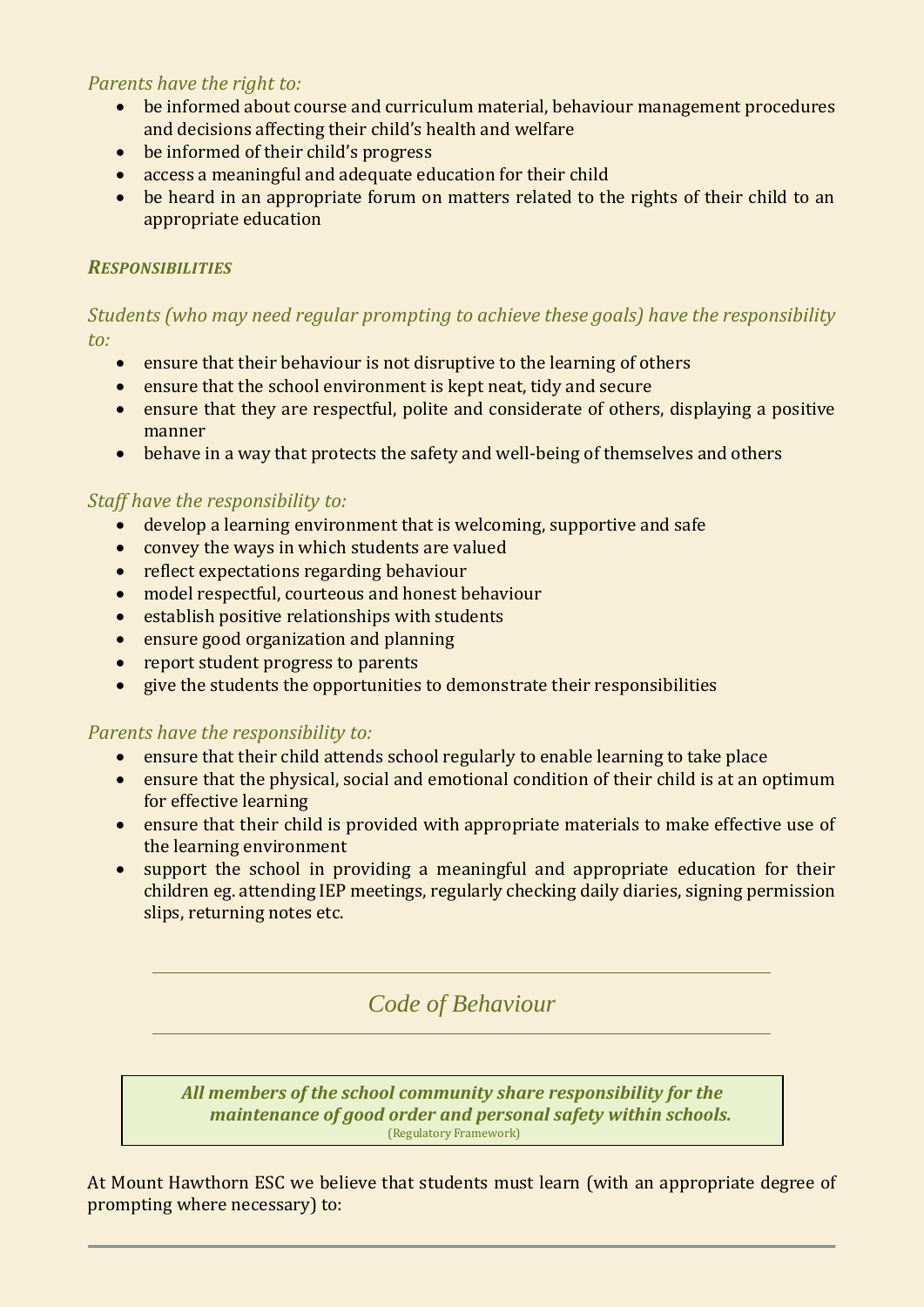- follow directions from staff at all times
- value and respect the needs of others
- think about the safety of others when playing games
- remain on school grounds
- remain in their designated playing area
- walk in the Centre at all times
- learn to keep the Centre neat and tidy
- follow the rules of the bus driver when travelling on the school bus
- use and respect school property appropriately
- follow instructions from the mainstream staff and respect the needs of others during integration and play
- not bring toys or equipment from home unless specifically asked to by a staff member

# *Emotional Regulation*

At Mount Hawthorn ESC, we focus on the importance of emotional regulation rather than behaviour management. We understand the importance of mindfulness (which means that staff are constantly aware of each student's emotional state and sensory needs), use of positive reinforcement to keep students on task and giving sufficient breaks in work sessions to maintain calmness.

# *Playground*

We ensure that staff are:

- able to identify individual emotional regulation needs for specific students and able to put into practice emotional regulation plans where necessary
- understand that it is the classroom teacher's responsibility to distribute these plans to staff
- encourage children to interact with each other
- encouraged to interact with students and encourage play with peers, use guided play techniques
- observing all students, not just those they are allocated to
- positioned around the perimeter of the play area to minimise opportunities for students to run off

### *Classroom*

We ensure that staff:

- provide a positive classroom environment
- have clear understandings of and put into practice the school approach to emotional regulation and therefore behaviour
- have consistent and achievable expectations for each student
- prepare each activity thoroughly, making allowances for individual students needs and abilities
- give clear instructions; adjust the curriculum and teach at the level of each student
- use appropriate applied behaviour analysis techniques; be flexible and adaptable
- use positive reinforcement to reward behaviour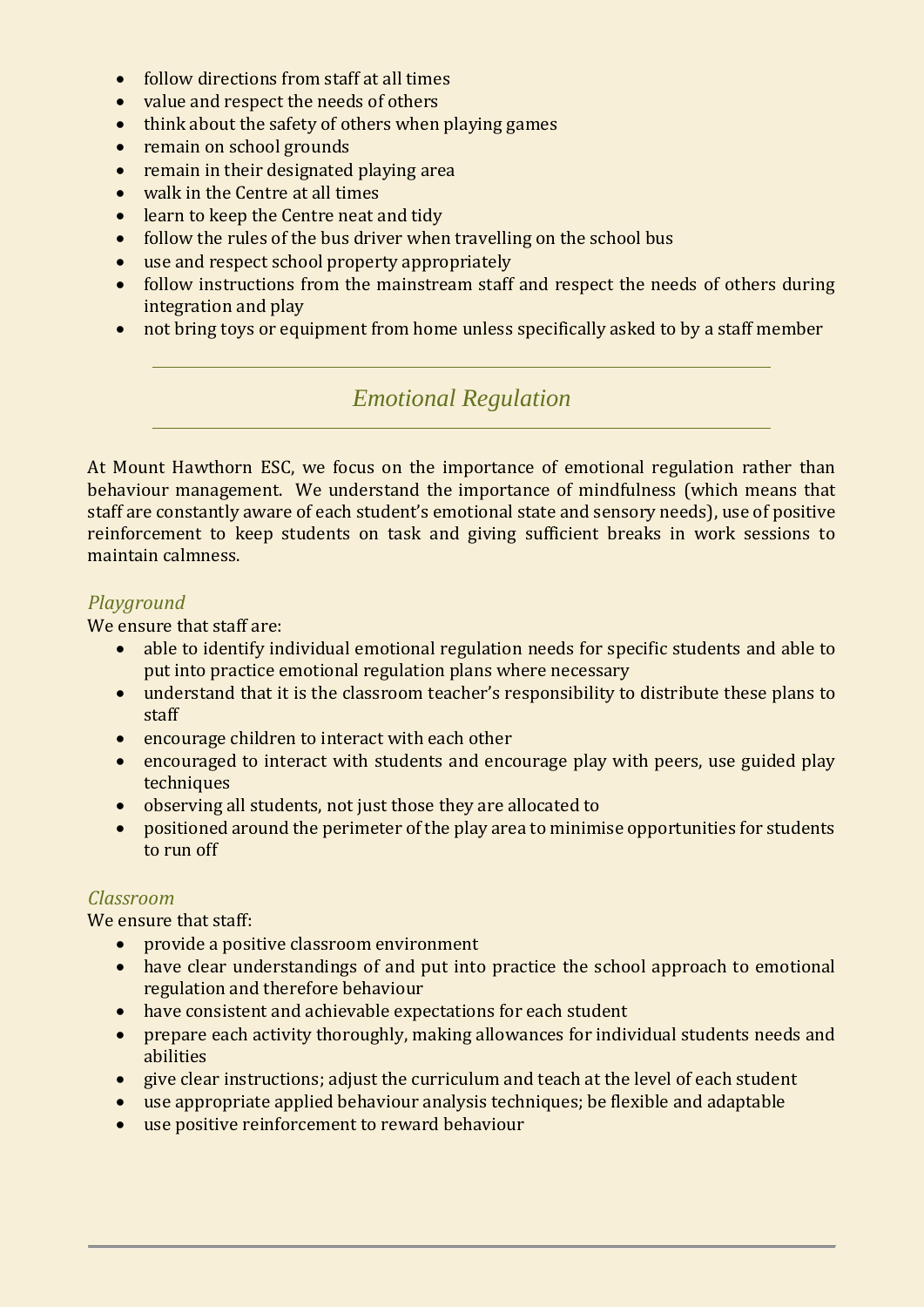# *Behaviourist Theory*

For Applied Behaviour Analysis, which we use at Mount Hawthorn ESC, there are two types of action that can be used: reinforcement and punishment. These can be further subdivided into positive and negative reinforcement and positive and negative punishment. These four categories are explained below.

#### **REINFORCEMENT**

Reinforcement is used to help **increase** the probability that a specific behaviour will occur in the future by delivering a reinforcer (reward) immediately after a response/behaviour is exhibited.

### *Positive Reinforcement: is the most used form of behaviour modification at our school*

Positive reinforcement works by giving a reinforcer (reward) to a student after the desired behaviour is exhibited, making the behaviour more likely to happen in the future. Another way to put it is that positive reinforcement is adding something that will motivate the child (or individual) to increase the likelihood they will engage in that behaviour again.

The following are some examples of positive reinforcement:

- A teacher gives a student a toy to play with (reward) for doing good work (behaviour).
- A teacher gives his student praise and extra attention (reward) for packing away toys (behaviour).

### *Negative Reinforcement: is not particularly effective with students with special needs and we do not generally use this method.*

Negative reinforcement occurs when an unwanted (usually an aversive event) is *removed* after a particular behaviour is exhibited. The likelihood of the particular behaviour occurring again in the future is increased because of removing/avoiding the negative consequence.

Negative reinforcement should not be thought of as a punishment procedure. With negative reinforcement, you are **increasing** the likelihood of a behaviour, whereas with punishment, you are decreasing a behaviour.

The following is an example of negative reinforcement:

• a teacher puts social pressure on an overly talkative student, standing beside them (aversive event) until they are quiet then immediately moves away (removal of aversive event)

#### **PUNISHMENT**

The aim of reinforcement is to increase the behaviour, whereas 'punishment' procedures are used to decrease behaviour. Punishment is a process by which a disliked consequence immediately follows a behaviour which therefore **decreases** the future frequency of that behaviour. As for reinforcement, a disliked consequence can be added (positive punishment) or a rewarding consequence can be removed (negative punishment).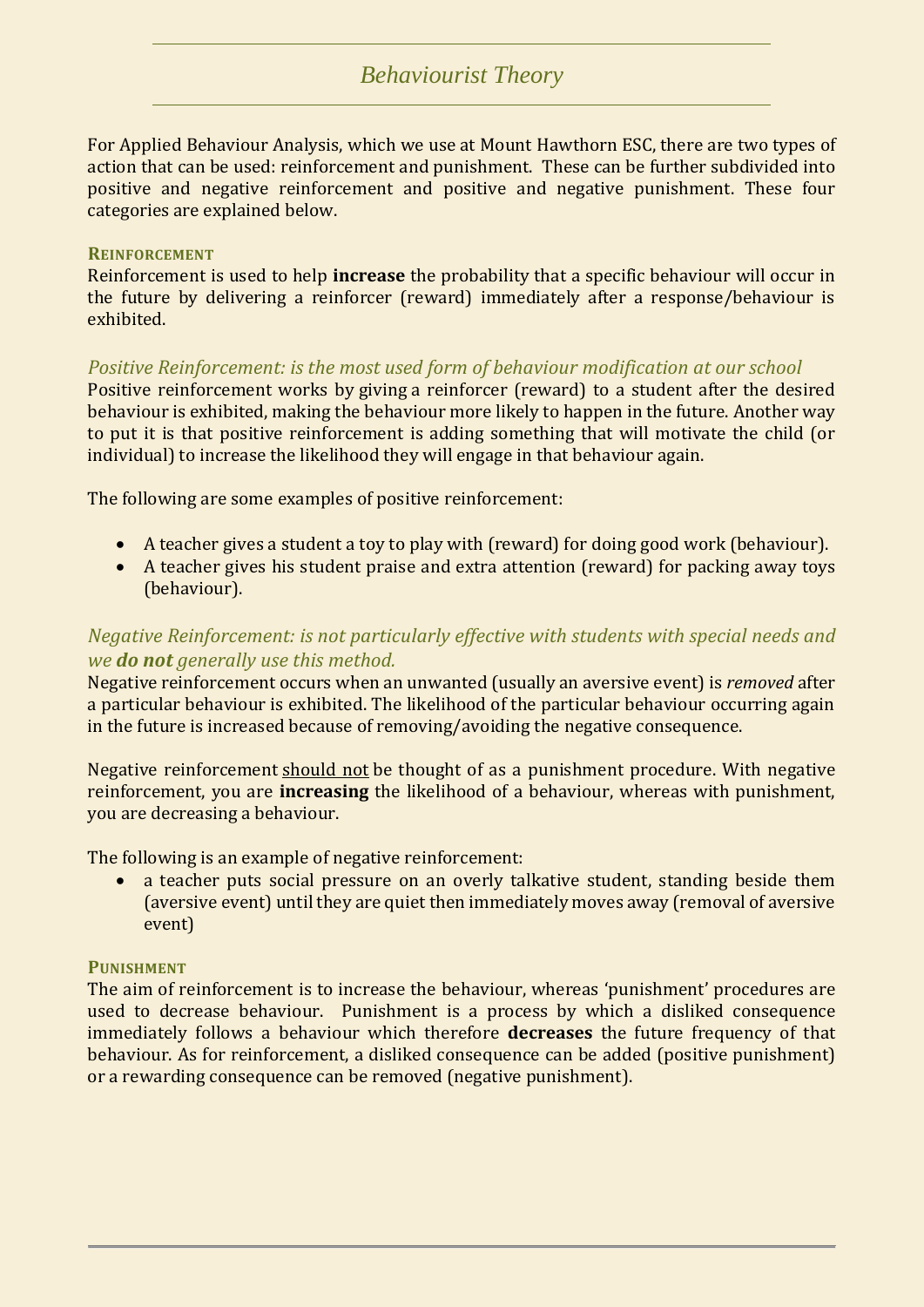# *Positive Punishment: We do not generally use positive punishment with our students since it is not particularly effective with most of them.*

Positive punishment works by presenting an unwanted consequence after an undesired behaviour is exhibited, making the behaviour less likely to happen in the future. The following are some examples of positive punishment:

- A student rips up his work and throws it on the floor (behaviour) and the teacher shouts at him and tells him off (negative consequence)
- A student refuses to do her class work (behaviour) so the teacher gives her detention at lunch time (negative consequence)

# *Negative Punishment: There are occasions when negative punishment is used at Mount Hawthorn ESC.*

Negative punishment happens when a reward is *removed* after a particular undesired behaviour is exhibited, resulting in the behaviour happening less often in the future. The following are some examples of negative punishment:

- a student is aggressive towards another student (behaviour) and the teacher immediately removes her from her preferred activity (negative consequence).
- a student repeatedly makes a loud noise (behaviour) and the teacher immediately removes his iPad (negative consequence)

# *PROCEDURES*

At Mount Hawthorn ESC, we have to be very observant of all students' likes and dislikes as well as sensory needs for several reasons (When students initially enrol in the centre parents complete a Reinforcement Inventory.):

- Knowledge of reinforcers/rewards for each student makes reinforcement of behaviours easier
- Knowledge of sensory needs means that we can provide individual student sensory diets
- Knowledge of reinforcers/rewards means that we will not unintentionally reward a student, for example;
	- o staff may see removal from class as a positive punishment when in fact it may be a positive reinforcement for an individual student
	- o staff may give additional attention to a student who is showing inappropriate behaviours when in fact the added attention may be reinforcing the behaviour
	- o physical removal using positive handling techniques of an aggressive or violent student may in fact be positively reinforcing if physical contact is a desired consequence for a particular student

It will be made clear to students, if they are able to understand the concept, what behaviours are expected of them. They will be guided and prompted to display the expected behaviours and reinforced when they do.

*Positive Reinforcement (most usual form of reinforcement at MHESC as it is the most effective)*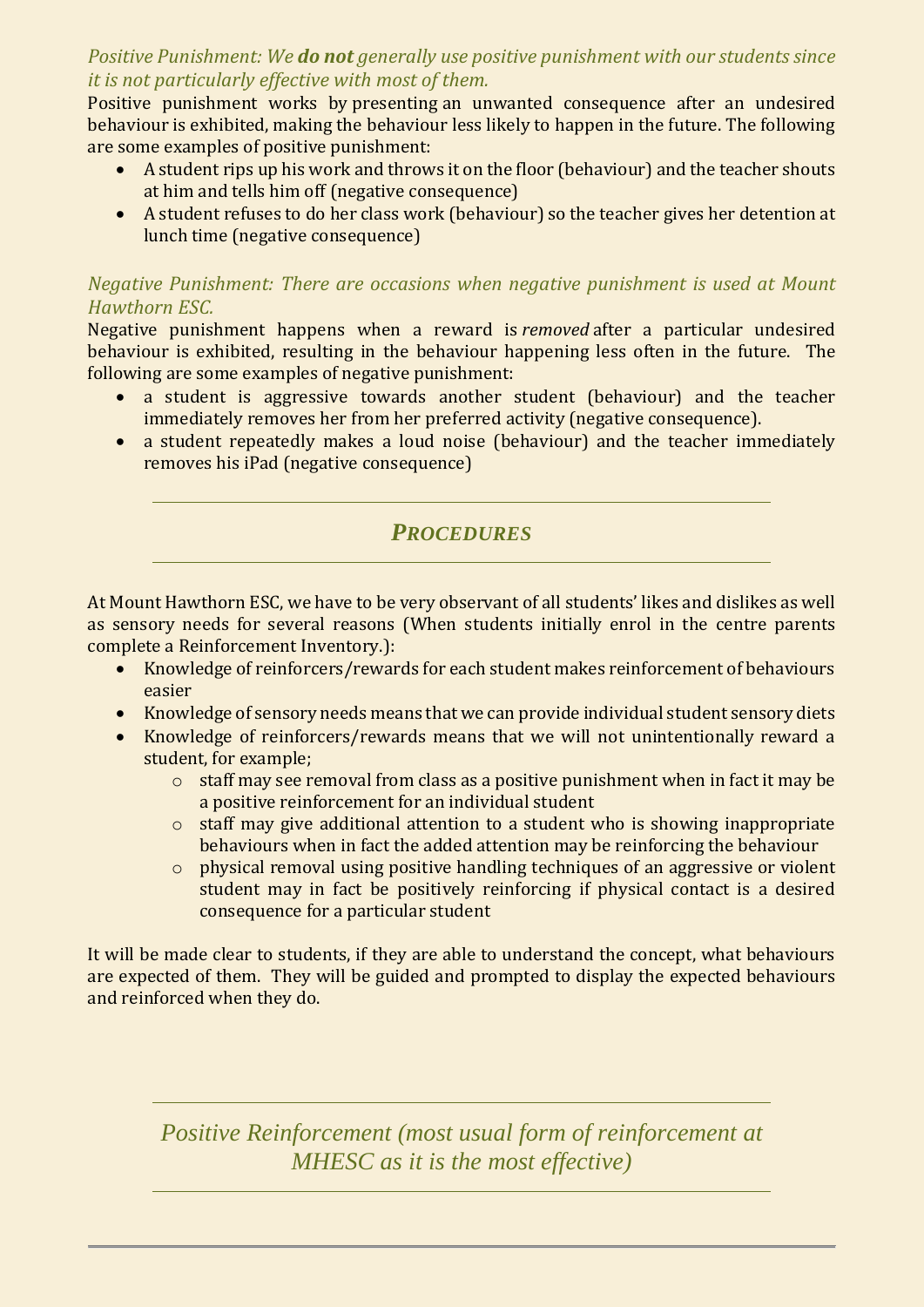Students will be given appropriate positive reinforcement to reward correct behaviours. This may take the form of play with specific toys, going outside, using a swing etc, and will be determined by the student. Positive reinforcers may change with time, students are given choices of positive reinforcers and will know which one they will get after they have completed some work or followed an instruction etc.

### *Negative Punishment (may be used)*

In some circumstances negative punishment may be used. Students may have rewarding objects/situations taken away if they exhibit unwanted behaviours. For example, a student who hits another student while using an iPad may have the iPad taken away.

### *Use of Token Economies*

Reinforcers (rewards) are very important tools for learning to take place. However, the eventual goal is for students to gain a reward from finishing work and being praised for doing so (intrinsic motivation). A stepping stone on this path may be to use a token economy. At first, reinforcers are often very large and obvious when first used, e.g. flashing, sparkly or noisy toys. These reinforcers are effective in gaining attention at the start but once a student has become used to the process of work followed by a reinforcer, these rewards can generally be reduced in impact. For students who are able to understand, we may reduce reward still further by introducing the concept of delayed gratification using tokens or stickers which are added to a chart and a reward is obtained when the chart is filled.

### *Withdrawal from Class Activities*

Staff are mindful of the fact that when our students exhibit unwanted behaviours, it is very likely that withdrawal from class will not be a negative consequence, since they enjoy being by themselves, particularly when they then get one on one attention from staff so this strategy is not likely to succeed for this reason. Most of our students need regular sensory breaks so withdrawal is a positive consequence for them. If students are withdrawn to the sensory area, it should be done before they become highly dysregulated and seen as a sensory break.

### *Detention during breaks and in-school suspension*

At MHESC we have found that detentions and suspensions generally are not understood by our students and are not used.

### *Low stimulus environment*

Students may be withdrawn and placed in a low stimulus environment, ie in the outdoor sensory area, when they become emotionally dysregulated and their behaviour places them or others at risk. They are left alone quietly with staff present nearby and observing until they regain their emotional regulation. Staff are not to talk to them while they are dysregulated as this often prolongs the event due to the sensory overload being experienced by the student. A low stimulus environment will be used for short periods and with the aim of re-establishing emotional regulation.

# *Physical Restraint*

As a last resort, students may be physically restrained in response to spontaneous, potentially harmful behaviour that places at risk the physical safety of the student, other students, school staff, any other person or threatens damage to property. This restraint is only used to remove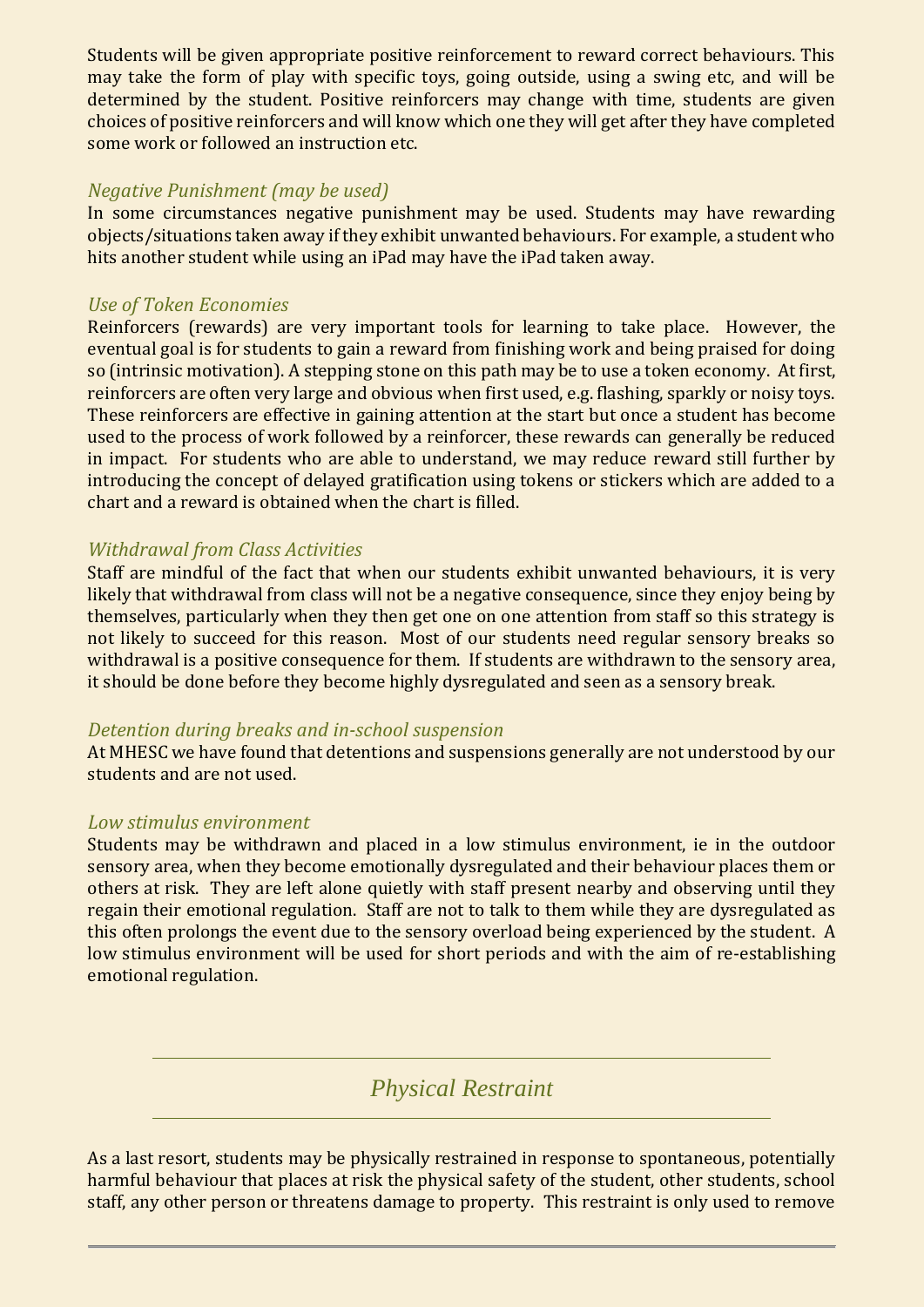a student to the sensory are when they will be given quiet time with no interference but with staff present and observing, until emotional regulation has been regained. Restraint is practised according to the principles of **TEAM TEACH, POSITIVE HANDLING TECHNIQUES**.

*Key principles of Team Teach* – Necessary, Reasonable and Proportionate. When restraint does have to be used, it is it always only when absolutely necessary, with the least amount of force and for the shortest amount of time. Part of the process includes recording of incidents and notification to appropriate parties.

All staff have regular refresher professional learning in the theory of emotional dysregulation, de-escalation procedures and positive handling techniques. Two staff will safely move a student at all times.

*Protective Isolation*

Protective isolation is a strategy whereby a student is left alone by themselves in a recognised and approved safe area with no students or staff present in the same area due to extreme and violent aggression when dysregulated. The student is observed continuously and removed from the area as soon as emotional regulation has been established. This procedure can only be used when permission is given and signed off for a specific student by the Regional Executive Director who has previously established that a suitable area exists at a school. At Mount Hawthorn ESC, we have been assessed as not having any suitable area at all for protective isolation. This is as a result of our being a very small school sharing a campus with an overly full primary school of well over 900 students. Therefore, due to our limitations in size and accommodation, we are unable to accommodate a student with extreme behaviours.

*Suspension from school*

The decision to suspend a student from school will be made in conjunction with the classroom teacher and parent or guardian after careful consideration of all factors involved. Any suspension will adhere to the procedures as defined in section 4.2.3 of the Department of Education, Regulatory Framework. However, this practice rarely happens at MHESC since it has little effect on our high needs student behaviour.

*Categories of suspension*

- **CATEGORY 1:** Physical intimidation refers to any physically threatening behaviour towards school staff.
- **CATEGORY 2.** Verbal abuse or harassment of staff including offences such as stalking, sexual harassment, sexual innuendo and manipulation.
- **CATEGORY 3.** Physical intimidation refers to any physically threatening behaviour towards a student.
- **CATEGORY 4.** Verbal abuse or harassment of students including offences such as stalking, sexual harassment, sexual innuendo and manipulation.
- **CATEGORY 5.** A wilful offence occurs when there is intent to deface or cause damage to property. It also encompasses the act of theft.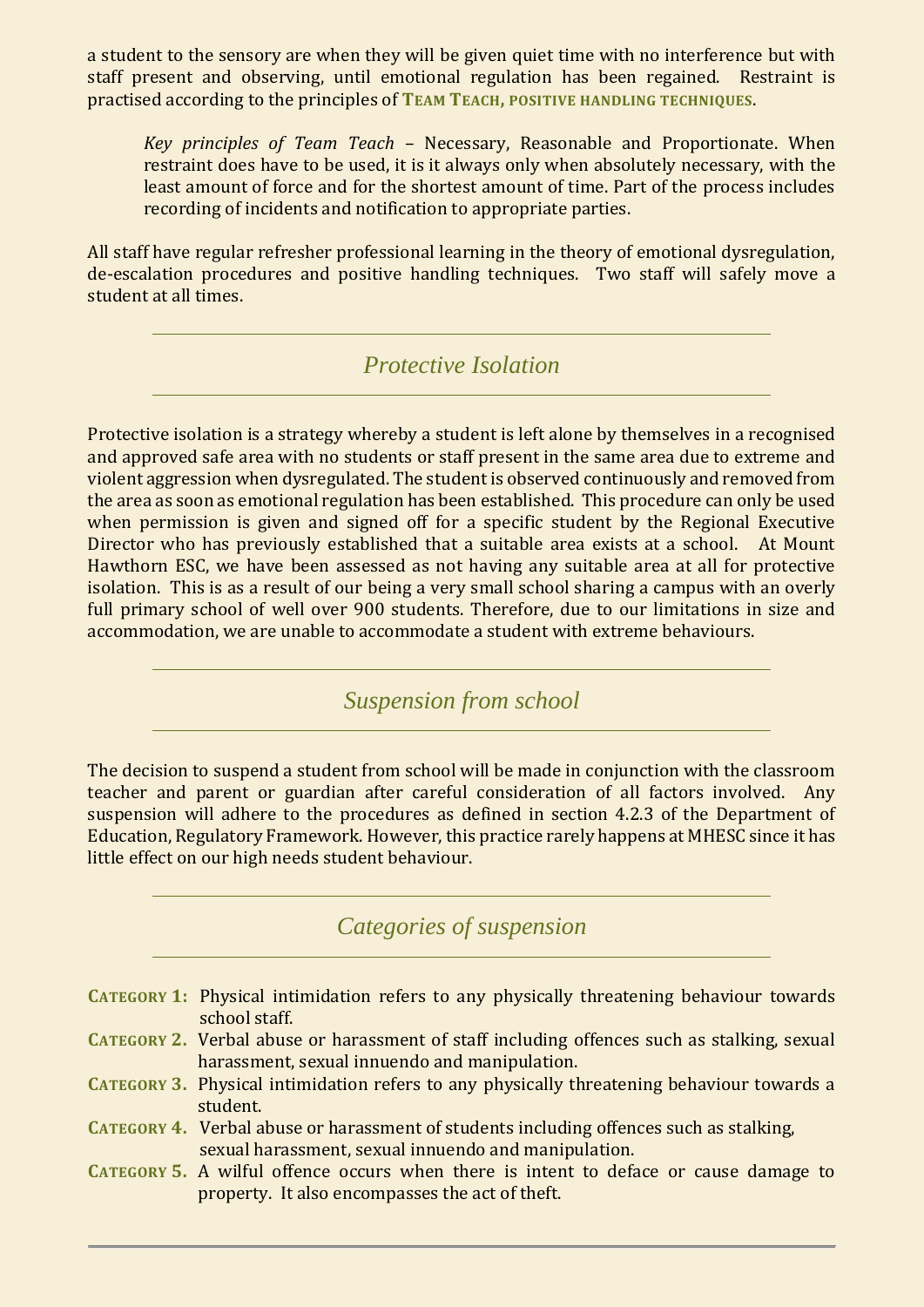- **CATEGORY 6.** Violation of school Code of Conduct, Behaviour Management Plan, Classroom or School rules.
- **CATEGORY 7.** Substance misuse incidents involving substances that are not illegal but threaten the good order and proper management of the school. Substances such as cigarettes, alcohol and misuse of prescribed medicines are covered by this category.
- **CATEGORY 8.** Illegal substance offences The substances referred to in this category are those deemed illegal under the Criminal Code.
- **CATEGORY 9.** Other This category is retained for other serious incidents that are not encompassed by the first eight suspension categories.

*Good Standing*

The Department mandates that we have the following concept of Good Standing embedded in our Behaviour Plan:

### *GOOD STANDING*

All students commence with and retain good standing while exhibiting behaviours that align with the school's values and beliefs as articulated in the school's behaviour plan.

### *Loss of good standing*

- Loss of good standing occurs after a suspension or series of behaviours that are not aligned with the school student behaviour plan. These behaviours must include, but are not limited to:
	- o starting a fight
	- o making physical contact with the intention to harm another student or staff member
	- $\circ$  videoing a fight in the grounds of the school or off-site where there is reasonable nexus between the incident and the school, with the intention of publishing on social media.
- Students who breach the school student behaviour plan will have privileges removed such as being banned from school social activities.
- This should involve a discussion with the student and/or their parent/carer to highlight the issues that led to the loss of good standing.

### *Re-instate good standing*

- Implement a restorative and educative return to school process to re-establish positive behaviour.
- Develop a re-entry and/or individual behaviour plan focusing on the identified areas for improvement citing strategies, milestones and desired outcomes.
- Re-instate a student's good standing after such period as decided by the principal.

### *LOSS OF GOOD STANDING AT MHESC*

Should we have a student in our Centre who fulfils the criteria for Loss of Good Standing, we will follow the Department Procedure. However, when our students exhibit behaviours which are not acceptable, as above, they are unaware of the consequence of their actions. Although their intent may, in fact, be to 'make physical contact with the intention to harm' others, their disability takes away their understanding of how these actions appear to and act on others, why these actions are not acceptable or what Loss of Good Standing is. Therefore, we will generally do not invoke the Loss of Good Standing for our students.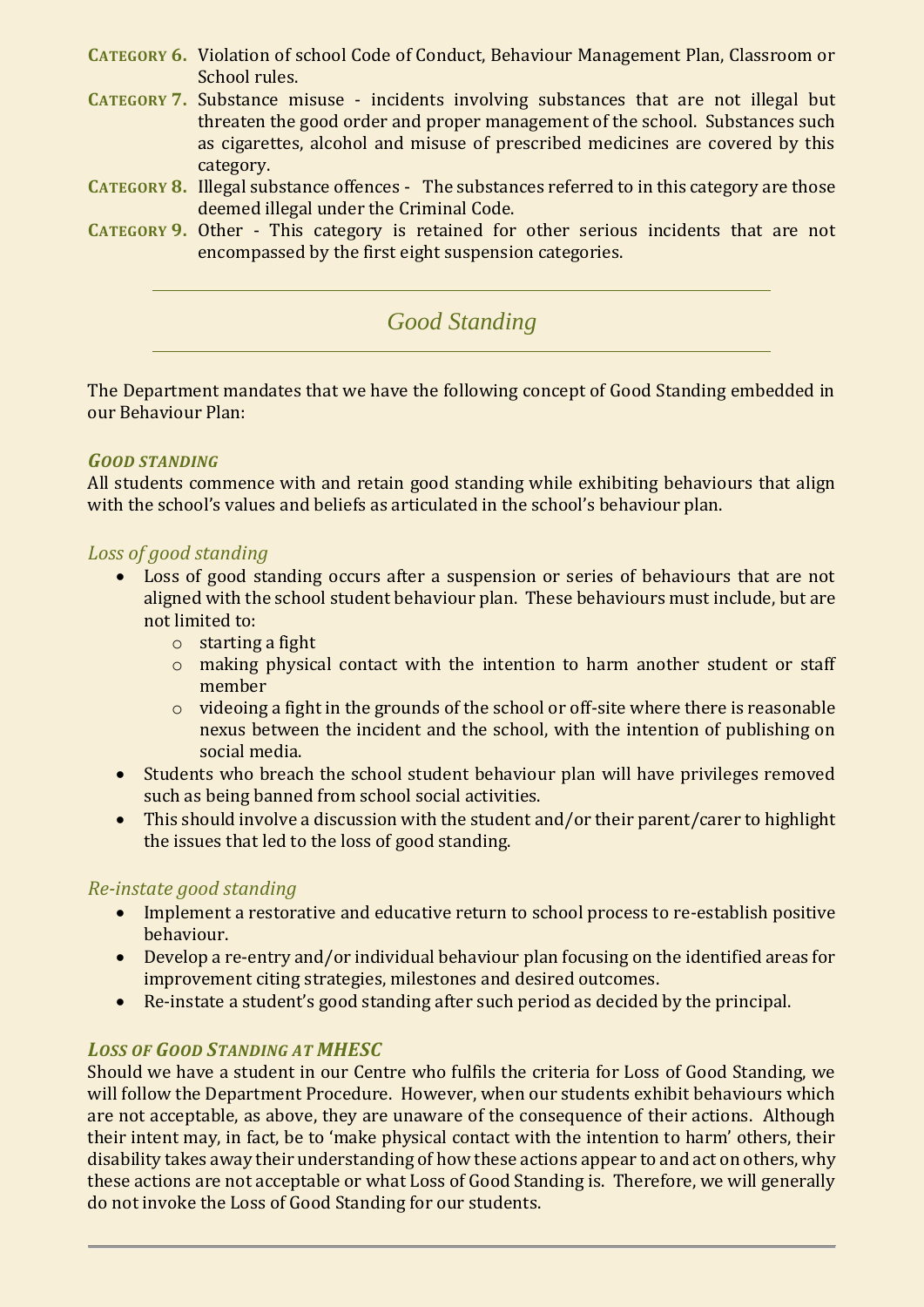Our preferred course of action, which increases the likelihood that the child will comprehend and maintain appropriate behaviour is;

- to follow the **Procedures** outlined above to minimise the occurrence of aggressive behaviours
- the use of regular positive reinforcement for appropriate behaviours
- frequent sensory breaks during the day
- awareness of a student's sensory triggers such as tolerance of personal space, noise, light etc
- to follow aggressive incidents if they do occur by:
	- o low stimulus environment for de-escalation
		- o possible removal of positive reinforcers depending on the understanding of the student
		- o examination of the situation to determine if a trigger was present
		- o discussion with parents regarding therapist/paediatrician intervention if incidents become frequent

*Bullying*

### *A SAFE ENVIRONMENT FOR ALL*

The Centre believes that the working environment for students and staff should be safe and free from violence, harassment and bullying of any kind. Bullying, violence and harassment are not tolerated because they infringe our fundamental right to safety and fair treatment. Bullying refers to a wilful, conscious desire to hurt, threaten or frighten. It can be verbal or physical in nature and is ongoing. It gives power through another's pain, fear and humiliation. This Centre will not tolerate such behaviour in any circumstances. Our high needs students are capable of bullying, however the methods of dealing with it are somewhat different to that of a mainstream school.

### *SUPPORT FOR CHILDREN WHO ARE BULLIED*

Our students are generally not able to report to members of staff and/or parents any incidents of bullying, violence and harassment. Staff are always present, our students are always watched and staff will report any incident of bullying by one student of another. The environment in the classroom or playground may be modified to limit the opportunity for bullying; the bullying child may be given a more structured place to play. If appropriate, bullied students will be told how to say 'No' when a peer interacts with them in an aggressive way. Staff will be made aware of students who have been bullied or who have a tendency to bully so that they can be under closer observation at all times.

### *PREVENTION PROGRAMS*

The students involved in bullying incidents will be dealt with immediately using ABA principles. The school will ensure that students who have shown the potential to bully have emotional regulation plans and are given access to a variety of strategies so that, with appropriate prompting, they can learn to display more suitable behaviours. Staff will be made aware of any potential bullying by students who will then be under greater observation. The classroom or playground environment may be modified to ensure bullying cannot take place.

# *Travelling by Bus*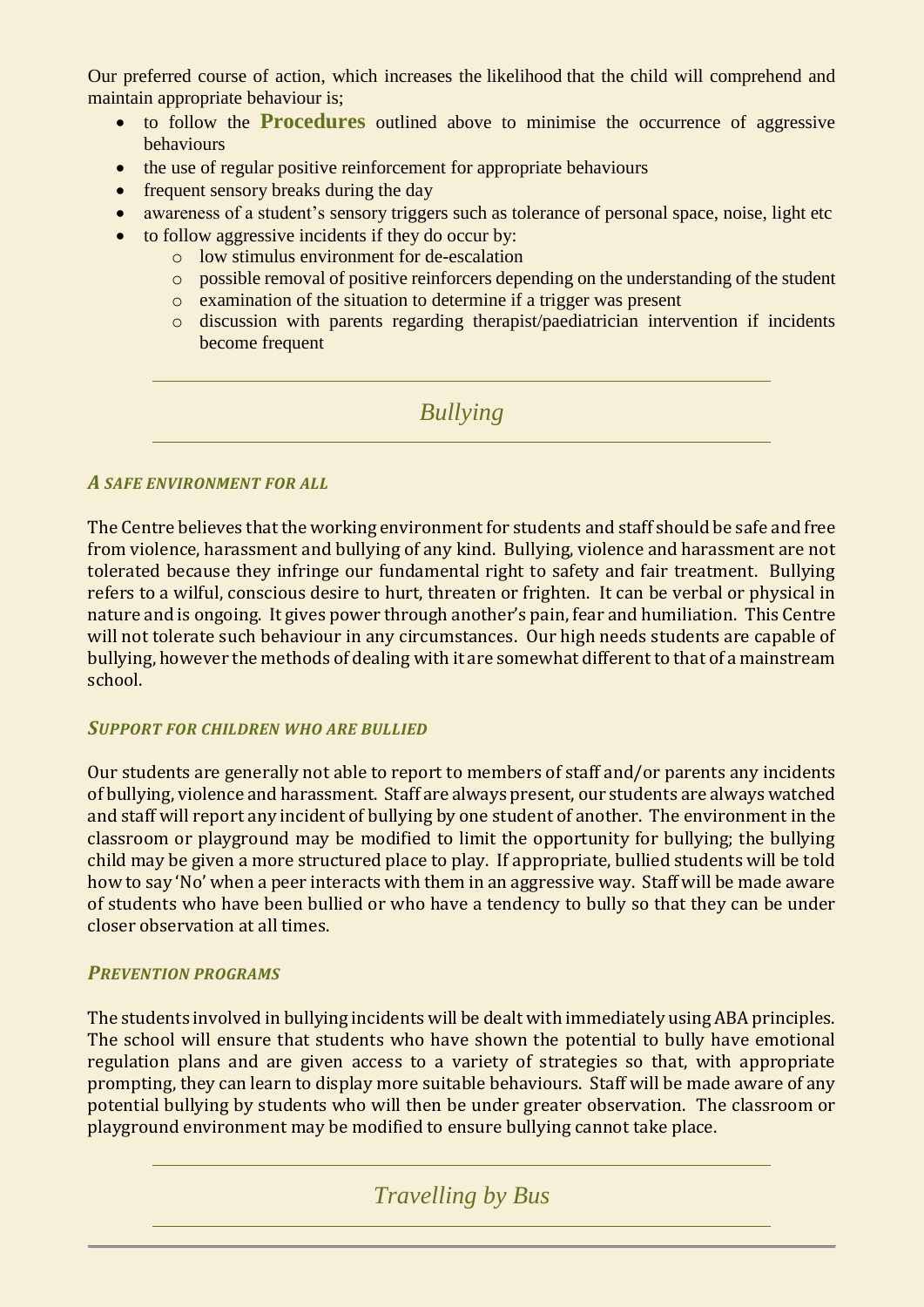The majority of students who attend Mt Hawthorn Education Support Centre are transported to and from school by privately contracted school buses. Students also attend excursions by bus. Certain rules must be adhered to for the safety of all.

Students must, (with prompting as necessary);

- listen to directions from the bus driver and bus aide
- remain seated at all times
- keep hands and feet to themselves
- not use unpleasant, rude or abusive language towards other students or bus staff
- not shout
- not damage any part of the bus or property on the bus
- not touch the property of other students
- not eat or drink on the bus

Good behaviour may be rewarded by individual bus drivers and bus aides.

Inappropriate behaviour is reported to the parents and if necessary to the school by the bus staff. These behaviours are usually dealt with immediately by the bus staff and followed up by the parents and if necessary the school. The school may help with ideas and resources to help keep a student motivated on the bus.

Our students have high needs so rules and punishments are relatively ineffective when unwanted behaviours occur. However, the driver is able to suspend a student from the bus should dangerous behaviour such as jumping up and running around continues. It will be the responsibility of the parent/guardian to provide alternative transport during the suspension period. Generally, the suspension will end when the student has been provided with a necessary resource such as a reinforcer, social story or harness. In the case of the harness, this has to be fitted by a trained occupational therapist provided by the parent/carer. The bus company will provide parents with the paperwork needed to apply for a bus harness.

*Social interaction between staff and students*

A number of guidelines will be followed in order to maintain appropriate student behaviour. Level of prompting should always be the minimum to obtain the required behaviour. Extra wait time should always be given to allow the student to process requests. Prompting should be faded whenever possible.

The following guidelines should be used;

- refrain from picking up or carrying unless in an emergency. Non-ambulant students should be moved in a buggy or wheelchair
- discourage students from hugging staff by holding their hand for a moment, high fiving, or briefly touching on the shoulder, thereby maintaining acceptable social distance
- it is fine to shake hands with students when met for the first time, with younger students we do a 'high- five' as they understand the concept more.
- use discretion if having close contact with a student, for example, under normal circumstances students should not be allowed to sit on laps but if younger students are very distressed it may be appropriate to allow this
- do not hold a student's hand to take the student to and from the playground unless the child in non-ambulant or it is required for safety reasons
- use appropriate, ie minimal necessary, level of prompting